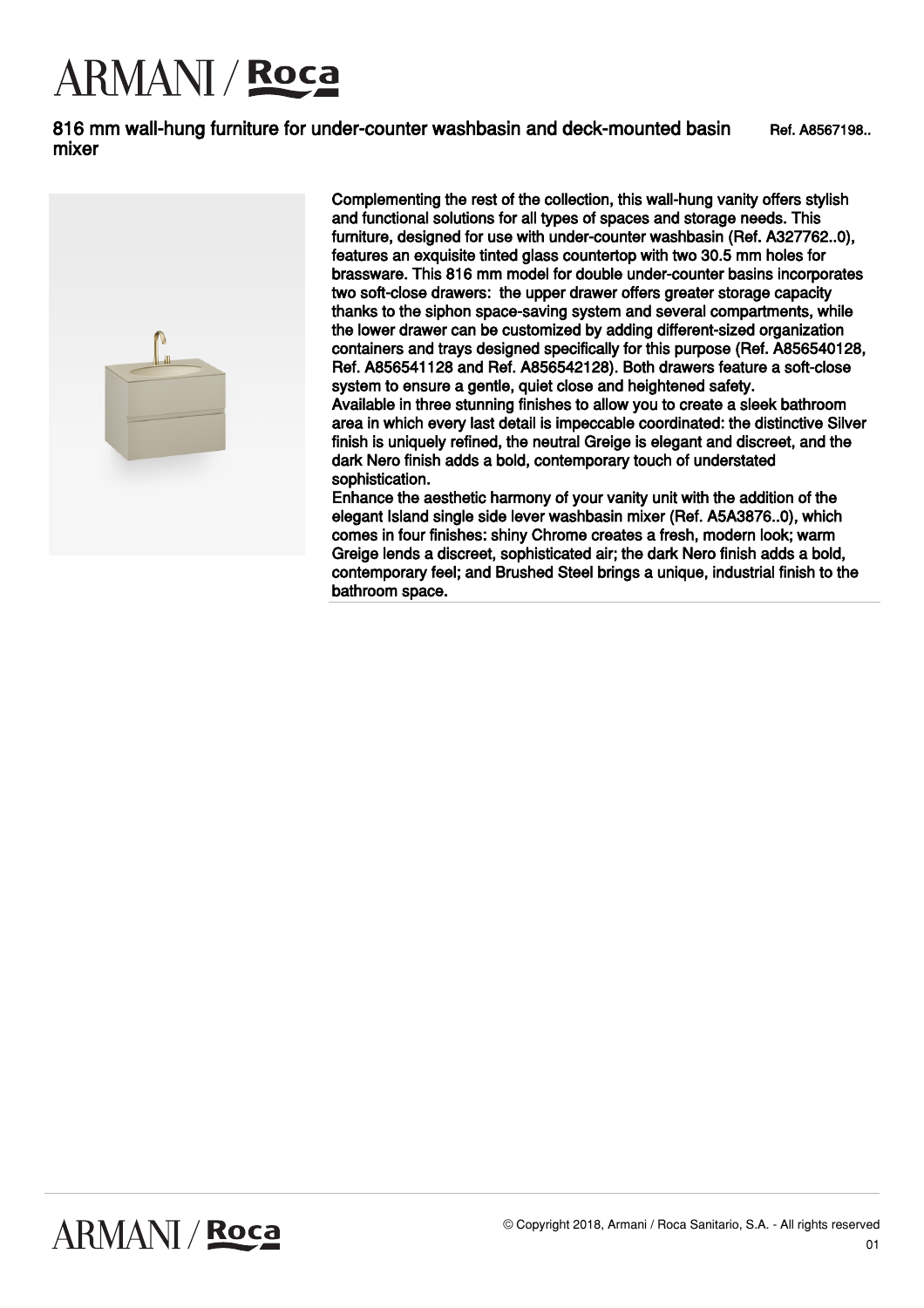### 816 mm wall-hung furniture for under-counter washbasin and deck-mounted basin mixer

Ref. A8567198..

Basin position: Central Closing and opening system: Soft and self close drawers Doors and drawers combination: 2 Drawers Faucet position: Central Furniture structure: Drawers Installation type: Wall-hung Internal dividers Material: Glass, MDF Space saving syphon included Taphole configuration: 2 Tapholes Washbasin type: Built-in / Undercountertop

#### Colours and Finishes

How to obtain the reference number

Replace the ".." with the desired finish code from the list below



<sup>19</sup> Silver furniture and silver countertop

<sup>20</sup> Greige furniture and greige countertop

<sup>21</sup> Nero furniture and nero countertop

#### **Dimensions**

Length: 590 mm. Width: 816 mm. Height: 610 mm.

#### **Optional**

rail

A8567218... Wall-hung column unit, door lefthanded A8567208... Wall-hung column unit, door righthanded

#### Compatible with

A327762... Under-counter washbasin A5A3876... Single side lever washbasin mixer with pop-up waste A856540128 Interior organization container with 3 compartments, for lower drawer only A856541128 Large interior organization container, for lower drawer only A856542128 Organization tray for large interior container, for lower drawer only A812220000 980 x 1200 mm lighted mirror with demister and Maxiclean treatment A812224000 Mirror 1734 x 1200 mm compatible with DALI system A8164550.. Wall-mounted 394 x 75 mm towel

**ARMANI / Roca**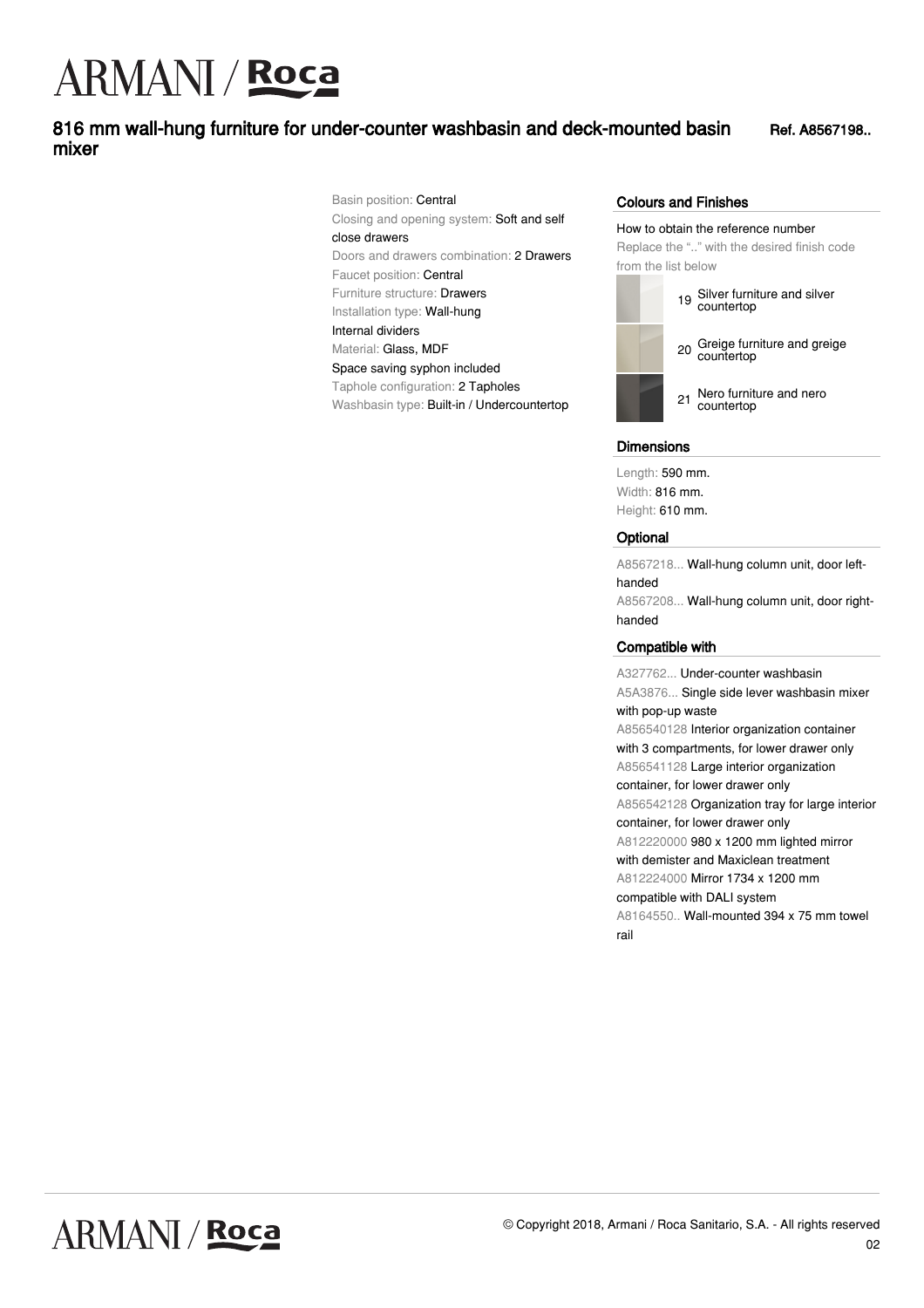816 mm wall-hung furniture for under-counter washbasin and deck-mounted basin mixer Ref. A8567198..

#### Technical drawings